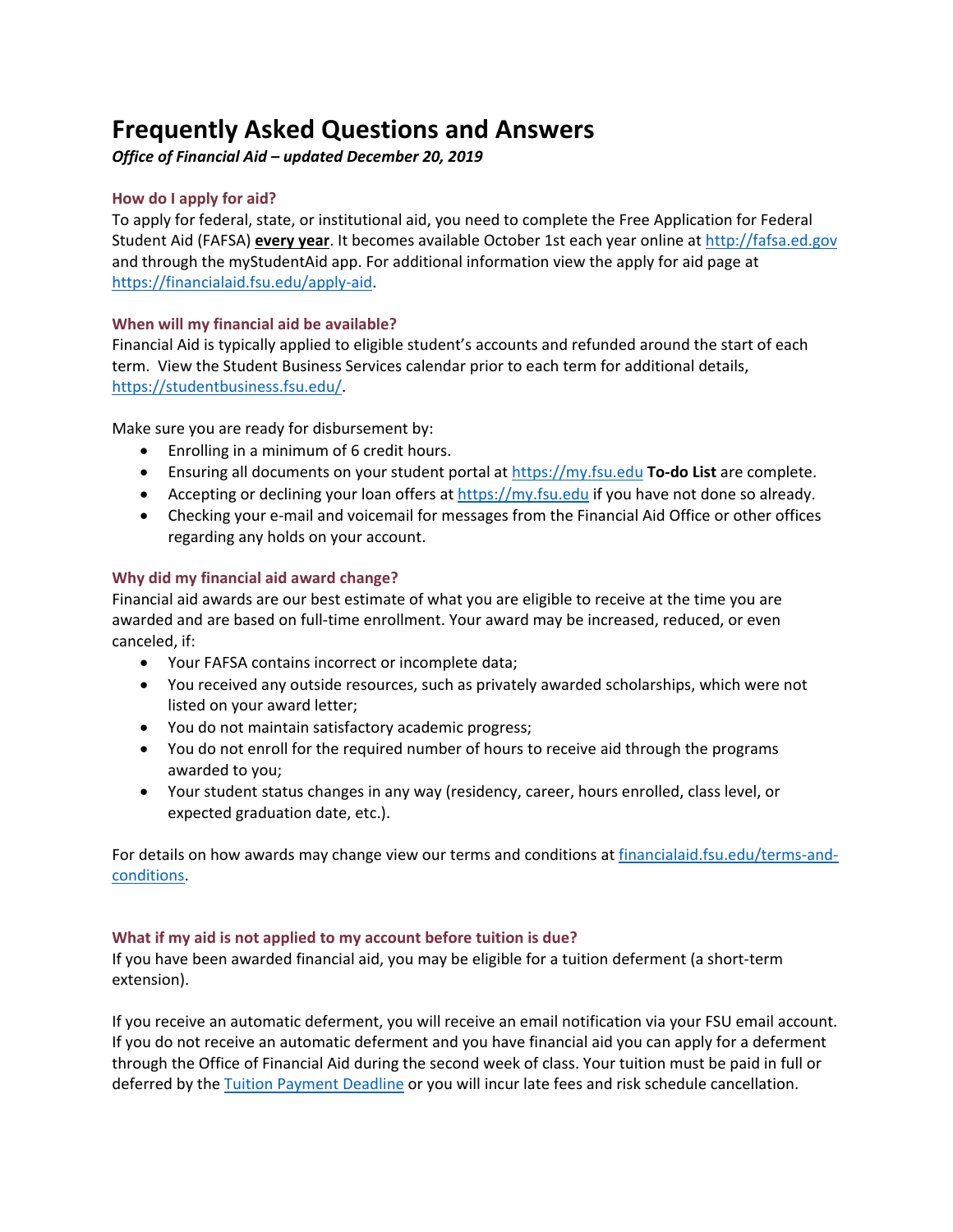## **Why don't I see my Bright Futures award?**

Typically Bright Futures recipients do not see their awards because FSU was not listed as the school of choice in the Bright Futures application, the student has not established Florida residency, or the student's national identification number (social security number) at FSU does not match the national identification number listed by the state of Florida.

- Make sure that you've completed your Bright Futures/State of Florida Application and that your scholarship has been posted with FSU's code 371 a[t http://www.floridastudentfinancialaid.org/.](http://www.floridastudentfinancialaid.org/)
- Make sure that the Admissions & Records office has received your residency documentation.
- Confirm the accuracy of your national identification number (SSN) with both FSU and the State of Florida.

#### **When will the next year's Verification and Special Circumstance forms be available?**

Those forms are typically available in the spring during the month of April. You can view the forms that are currently available on our forms page: [https://financialaid.fsu.edu/forms.](https://financialaid.fsu.edu/forms)

#### **What do I need to do if I failed to meet Satisfactory Academic Progress (SAP) standards?**

You can submit a SAP appeal form with documentation if you have a reason you were unable to meet the SAP standards.

Additional information about what SAP is, its requirements, and the appeal process can be found here: [https://financialaid.fsu.edu/resources/satisfactory-academic-progress-policy.](https://financialaid.fsu.edu/resources/satisfactory-academic-progress-policy)

#### **Why haven't I received the federal loan I was offered?**

Loans have additional requirements that must be met before they can be disbursed including:

- Accepting all or a portion of the loan offer;
- Completing the Loan Entrance Counseling and Master Promissory Note at [https://studentloans.gov/.](https://studentloans.gov/)

For additional details about loan eligibility and requirements visit our loan page at [https://financialaid.fsu.edu/types-aid/loans.](https://financialaid.fsu.edu/types-aid/loans)

## **I am a Spring 2020 Transfer Student. When will I see my financial aid offer?**

Accepted spring transfer students with a valid, error-free 2019-2020 Free Application for Federal Student Aid (FAFSA) that indicated Florida State University (001489) as their attending institution and received by December 13, 2019, should expect to see their financial aid offers 7-10 business days after completion of their processed application. Students must meet FAFSA Eligibility Requirements identified below:

- You must be a US citizen or eligible non-citizen (see [Federal Student Aid](https://studentaid.ed.gov/sa/glossary#letter_e) on information on who qualifies as an eligible non-citizen);
- You must have a valid national identification number (social security number);
- If you are a male of at least 18 years of age, you must be registered with Selective Service.

For additional information, visit the [Transfer Students](https://financialaid.fsu.edu/transfer-students) tab on our website.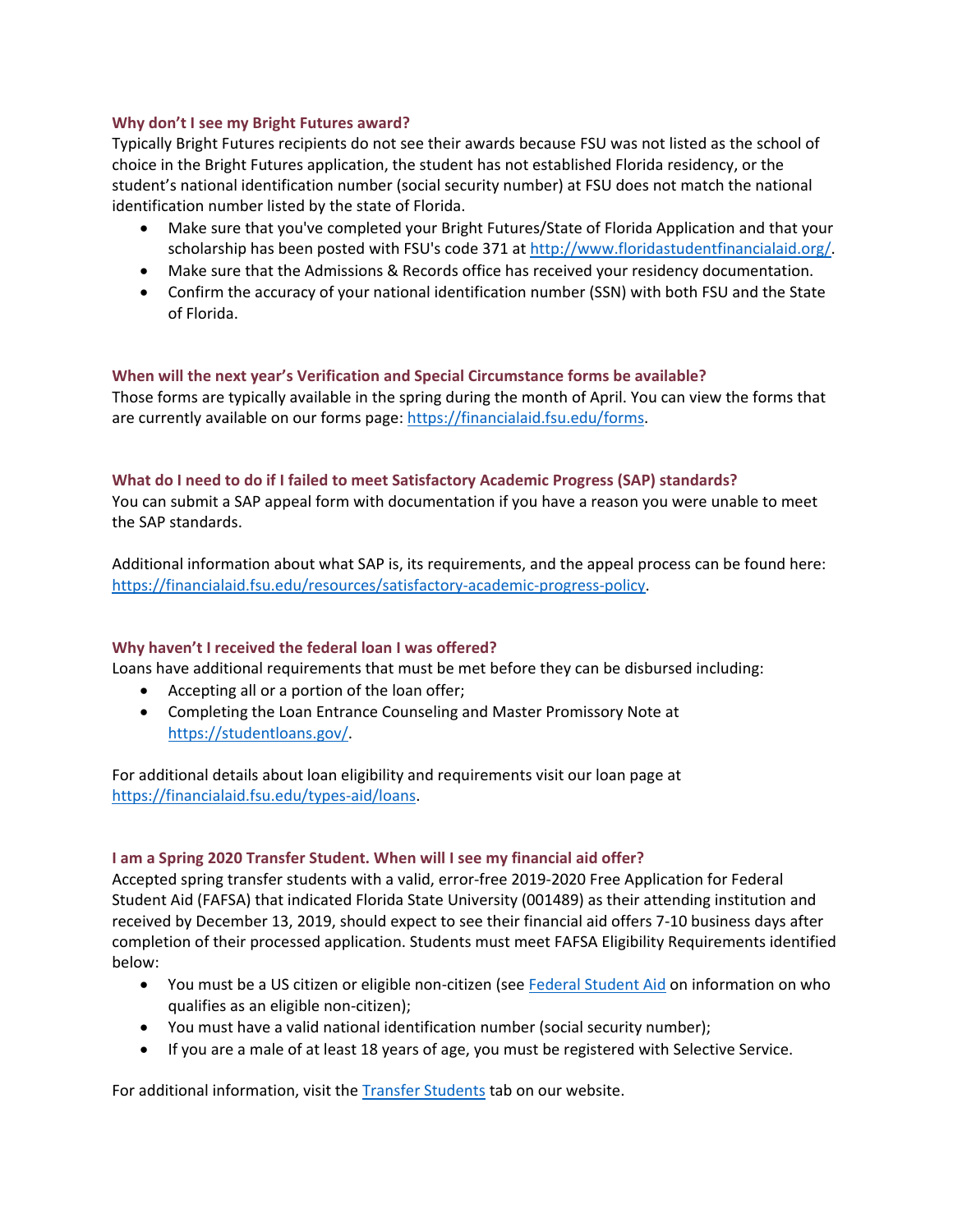## **When will I see my 2020-21 Financial Aid offer?**

Accepted and/or current students with a valid, error-free 2020-2021 Free Application for Federal Student Aid (FAFSA) that indicated Florida State University (001489) at their attending institution by January 20, 2020, should expect to see their offer beginning late-February or early March 2020. Students must meet FAFSA Eligibility Requirements identified below:

- You must be a US citizen or eligible non-citizen (see [Federal Student Aid](https://studentaid.ed.gov/sa/glossary#letter_e) on information on who qualifies as an eligible non-citizen);
- You must have a valid national identification number (social security number);
- If you are a male of at least 18 years of age, you must be registered with Selective Service.

## **When will I see my Summer 2020 Financial Aid offer?**

Summer Financial Aid offers are available to view on your myFSU portal at [https://my.fsu.edu](https://my.fsu.edu/) beginning in late March 2020 for accepted and/or current students that have a valid, error-free 2019-2020 Free Application for Federal Student Aid (FAFSA) that indicated Florida State University (001489) as their attending institution prior to the June 30, 2020 FAFSA application deadline, **AND** have enrolled in a minimum of 6 semester hours in a combination of the Summer terms (A, B, C or F). Student must be degree-seeking and meet the FAFSA Eligibility Requirements identified below:

- You must be a US citizen or eligible non-citizen (see [Federal Student Aid](https://studentaid.ed.gov/sa/glossary#letter_e) on information on who qualifies as an eligible non-citizen);
- You must have a valid national identification number (social security number);
- If you are a male of at least 18 years of age, you must be registered with Selective Service.

## **How much will my refund be?**

Provided you do not have an[y outstanding checklist items](https://financialaid.fsu.edu/resources/office-financial-aid-checklists) preventing your disbursement, you will receive a refund **IF** your financial aid offer is greater than the charges that can be paid with financial aid on your myFSU bill, or if you or a third party overpays your bill.

Please review your financial aid offers against charges indicated on your [generated bill](https://studentbusiness.fsu.edu/generate-invoice) to determine the eligibility for a refund. In the event you do not have a surplus, you will not receive a refund. In an effort to assist with determining whether or not a refund should be expected, use the Fall/Spring Budget Worksheets located under the [cost](https://financialaid.fsu.edu/cost) tab on our website.

At the start of a new semester, financial aid refunds are disbursed once up to 10 days prior to the first day of classes. Another review for refunds will take place at the end of drop-add period, following which they are typically disbursed every Tuesday and Thursday of the term.

While refunds are generated almost every day, **processing times vary by bank**. Keep in mind that it may take your bank two to three days to process your funds after we've disbursed them. You will receive an email from FSU when your refund is processed. Visit<https://studentbusiness.fsu.edu/refunds> or call **Student Business Services at 850.644.9452** for more details.